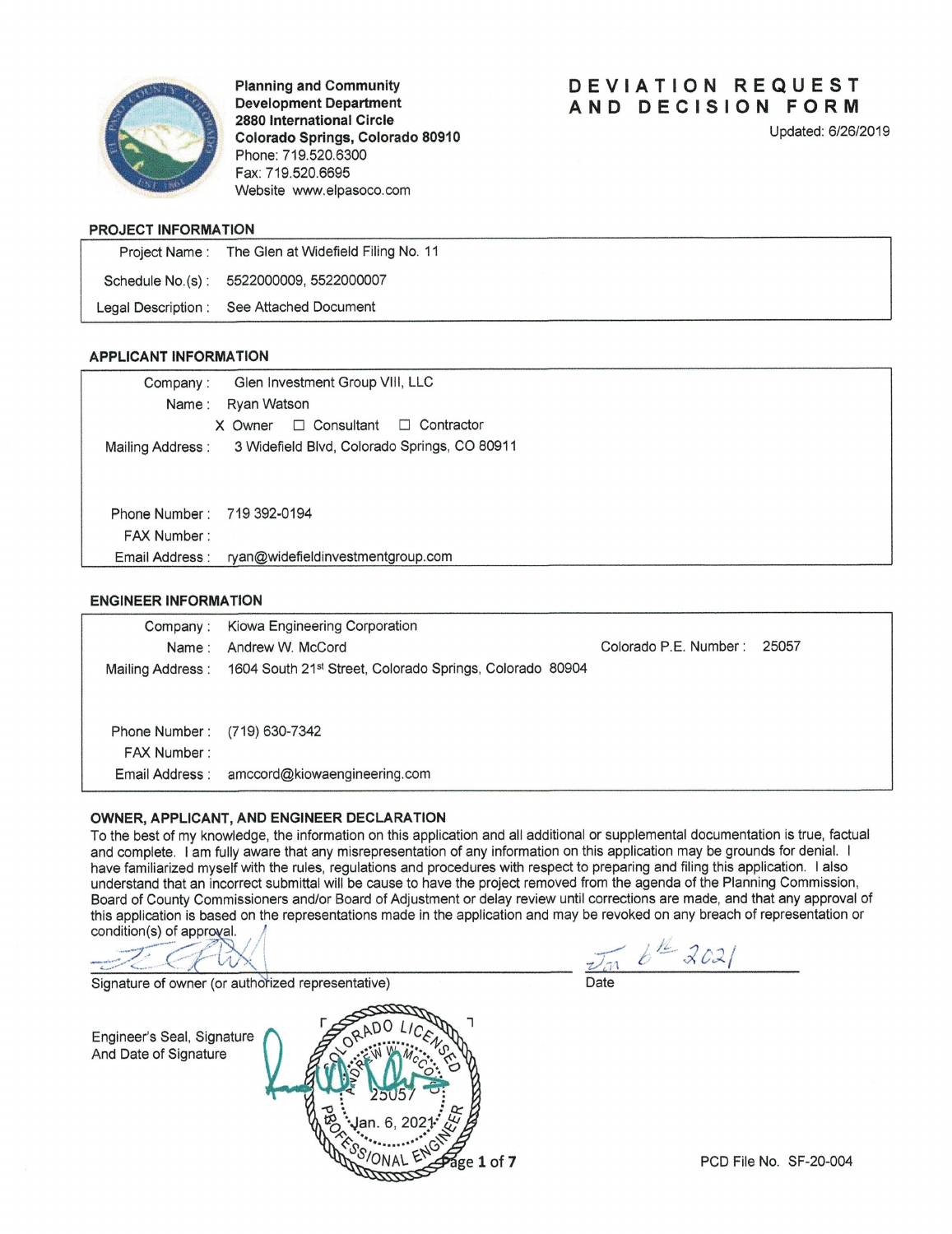## **DEVIATION REQUEST (**Attach diagrams, figures, and other documentation to clarify request)

A deviation from the standards of or in Section **ECM 2.3.3.F.3** of the Engineering Criteria Manual (ECM) is requested.

#### Identify the specific ECM standard which a deviation is requested:

3.Broken Back Curves. Two curves in the same direction (broken back curves) shall be separated by a tangent with a length of at least two times the minimum length shown in Table 2-10. For local roadways, a minimum tangent of 200 feet shall be used to separate all broken back curves.

#### State the reason for the requested deviation:

The Deviation is requested in the three locations shown on the plat. Two locations on Pennycress Drive in the south end of the subdivision and the third is on Golden Buffs Drive near the intersection of Pennycress Drive. This section of the plat has a constricted geographic triangular shape due to an existing large gas line which converges with the Marksheffel Road Right-of-Way. The tangent sections are less than 200 feet, but they were laid out in order to make the streets and lots in this area as efficient as possible and in the case of the Golden Bluffs Drive section the tangent section is shorter so that a horizontal curve can be provided at the south end that allows the intersection of Pennycress Dive and Golden Buffs Drive to be 90 degrees, thus avoiding a non-radial intersection. In order to lengthen the tangent sections along Pennycress Drive we would need to tighten the horizontal curve radii which would make the drivability less than ideal. In cases where we could increase the curve lengths to create a large sweeping reverse curve there is a possibility that we would make the adjacent lots unbuildable.

This situation has occurred in three or four other areas of the Glen at Widefield East Preliminary Plan Area and that preliminary plan was dimensioned and approved with these broken back curves. The previous plats in which this has occurred have all been approved with this same situation.

Explain the proposed alternative and compare to the ECM standards (May provide applicable regional or national standards used as basis):

The current design as submitted with the broken back curves occur on low traffic volume local streets. We have used the same types of curve and street geometry throughout the City of Colorado Springs and they are allowed, approved and function safely and adequately throughout the City. The lengths of the tangents on the three locations are as follows. The two sections on Pennycress Drive are 108.13' and 146.08'. The section on Golden Buffs is 184.68'. These distances are below the 200' minimum as specified in the ECM standards. Please refer to Exhibit 1 attached to this document.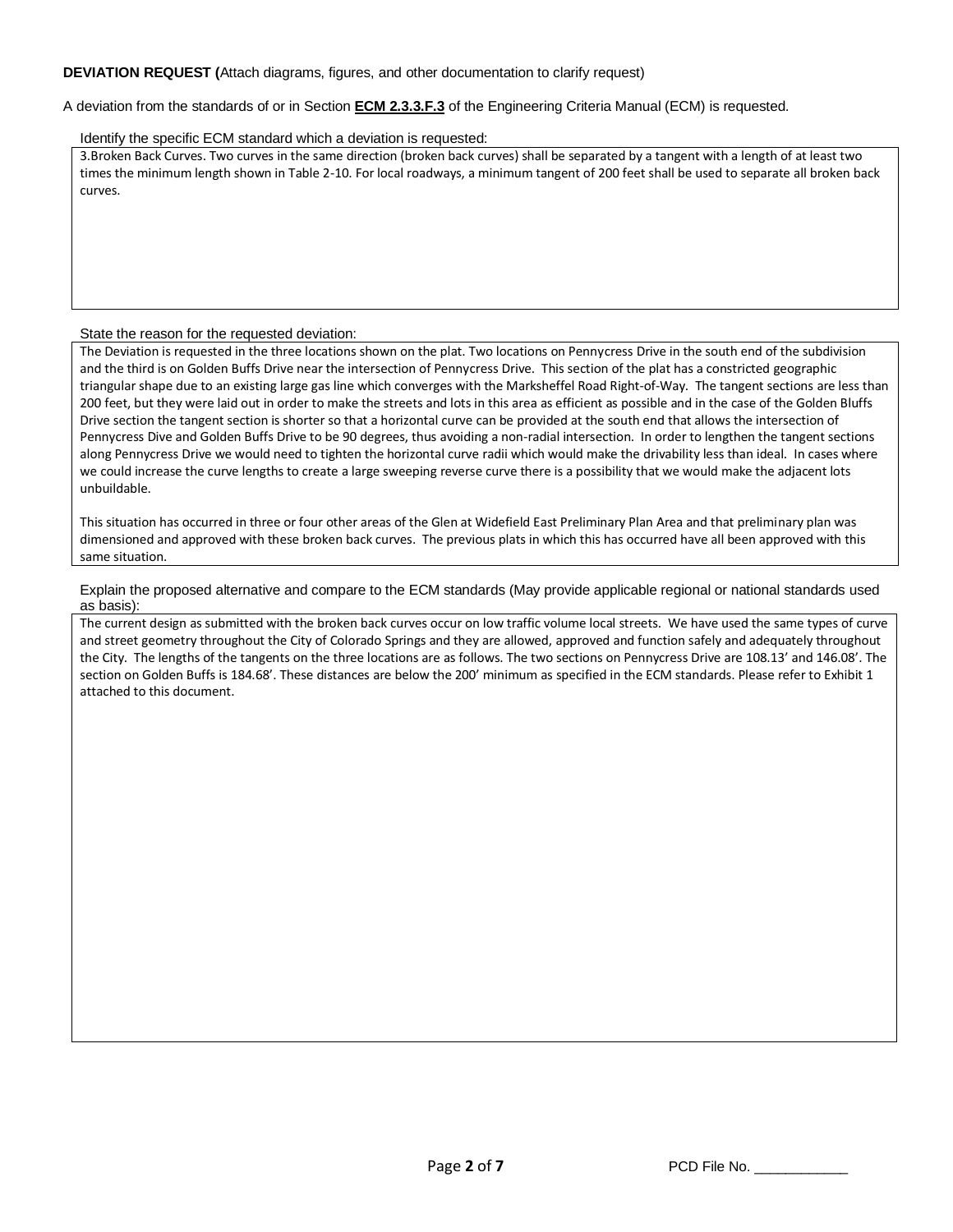## **LIMITS OF CONSIDERATION**

(At least one of the conditions listed below must be met for this deviation request to be considered.)

 $\Box$  The ECM standard is inapplicable to the particular situation.

X Topography, right-of-way, or other geographical conditions or impediments impose an undue hardship and an equivalent alternative that can accomplish the same design objective is available and does not compromise public safety or accessibility.  $\Box$  A change to a standard is required to address a specific design or construction problem, and if not modified, the standard will impose an undue hardship on the applicant with little or no material benefit to the public.

#### Provide justification:

The geographic shape and topographic nature of the area of the subdivision in question is such that the use of longer tangent sections and tightening of the horizontal curve radii would promote a less aesthetic design of lots and street system. The use of the shorter tangents while utilizing less than the minimum curve radii will not compromise safety or accessibility. The shorter tangent sections allow the efficient design of both streets and lots in this constricted location.

## **CRITERIA FOR APPROVAL**

Per ECM section 5.8.7 the request for a deviation may be considered if the request is **not based exclusively on financial considerations**. The deviation must not be detrimental to public safety or surrounding property. The applicant must include supporting information demonstrating compliance with **all of the following criteria**:

The deviation will achieve the intended result with a comparable or superior design and quality of improvement. The request will not change any financial considerations. The deviation will not be detrimental to public safety or surrounding property. The area of the deviation is located internally on local streets.

The deviation will not adversely affect safety or operations.

The deviation will not adversely affect safety or operations. The streets will function normally as they do in other nearby jurisdictions.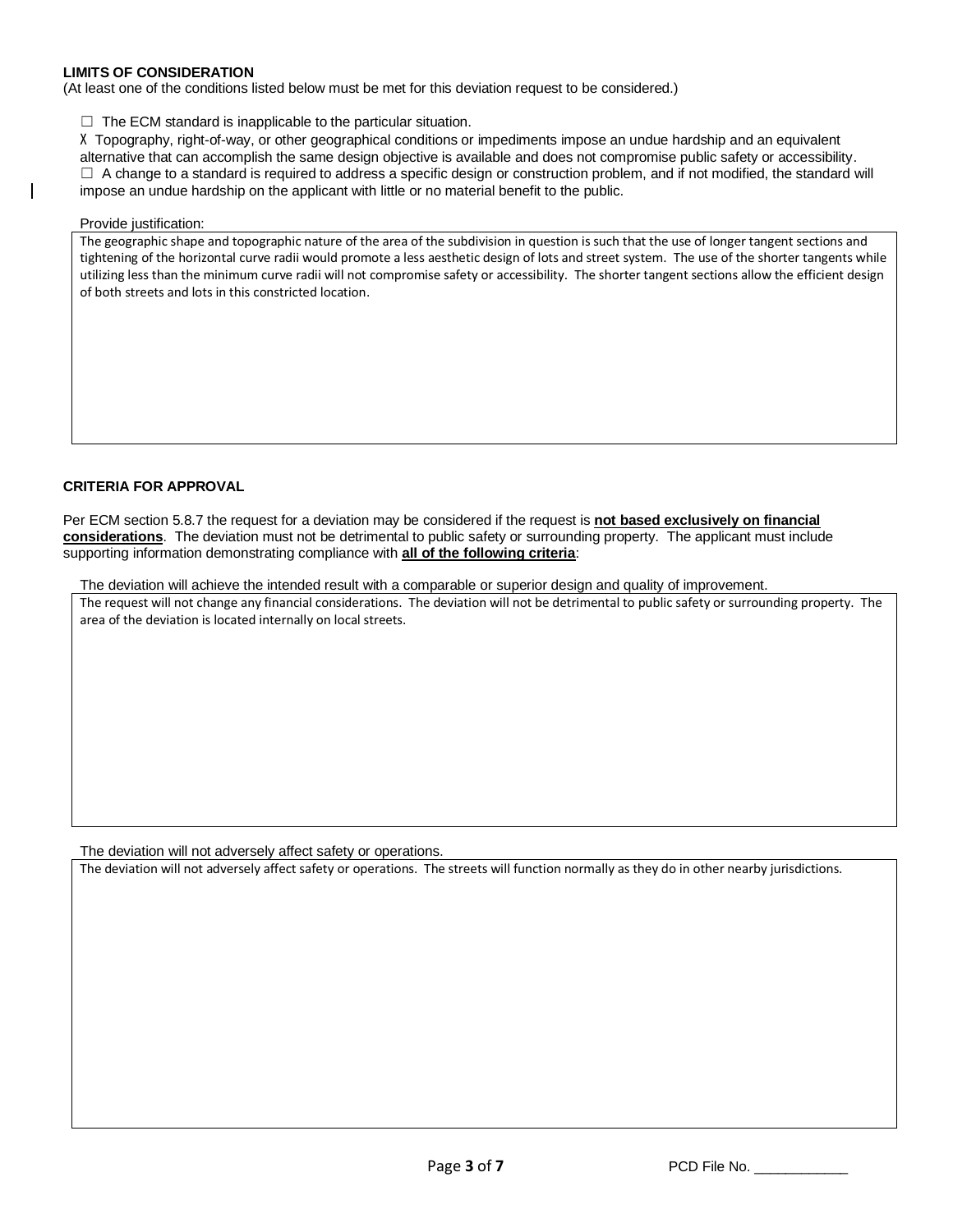#### The deviation will not adversely affect maintenance and its associated cost.

There is nothing in the design that would cause any adverse maintenance or associated costs.

The deviation will not adversely affect aesthetic appearance.

The deviation will not adversely affect aesthetic appearance and may even benefit the aesthetic appearance by eliminating tighter curve radii in order to lengthen tangent sections.

## The deviation meets the design intent and purpose of the ECM standards.

This deviation meets the design intent and purpose of the ECM standards. The ECM standards purpose is that they are necessary to protect and promote public health, safety, and the general welfare of the public; ensure that public infrastructure meets commonly accepted engineering standards; and maintain consistency and fairness in development review. These minor deviations from the ECM standards in such a low speed and traffic volume area will not harm the public health, safety or general welfare of the public.

The deviation meets the control measure requirements of Part I.E.3 and Part I.E.4 of the County's MS4 permit, as applicable. This deviation does not increase any areas over and above what would be the case the longer tangent sections so therefore the control measure requirements of MS4 permit requirements would not change.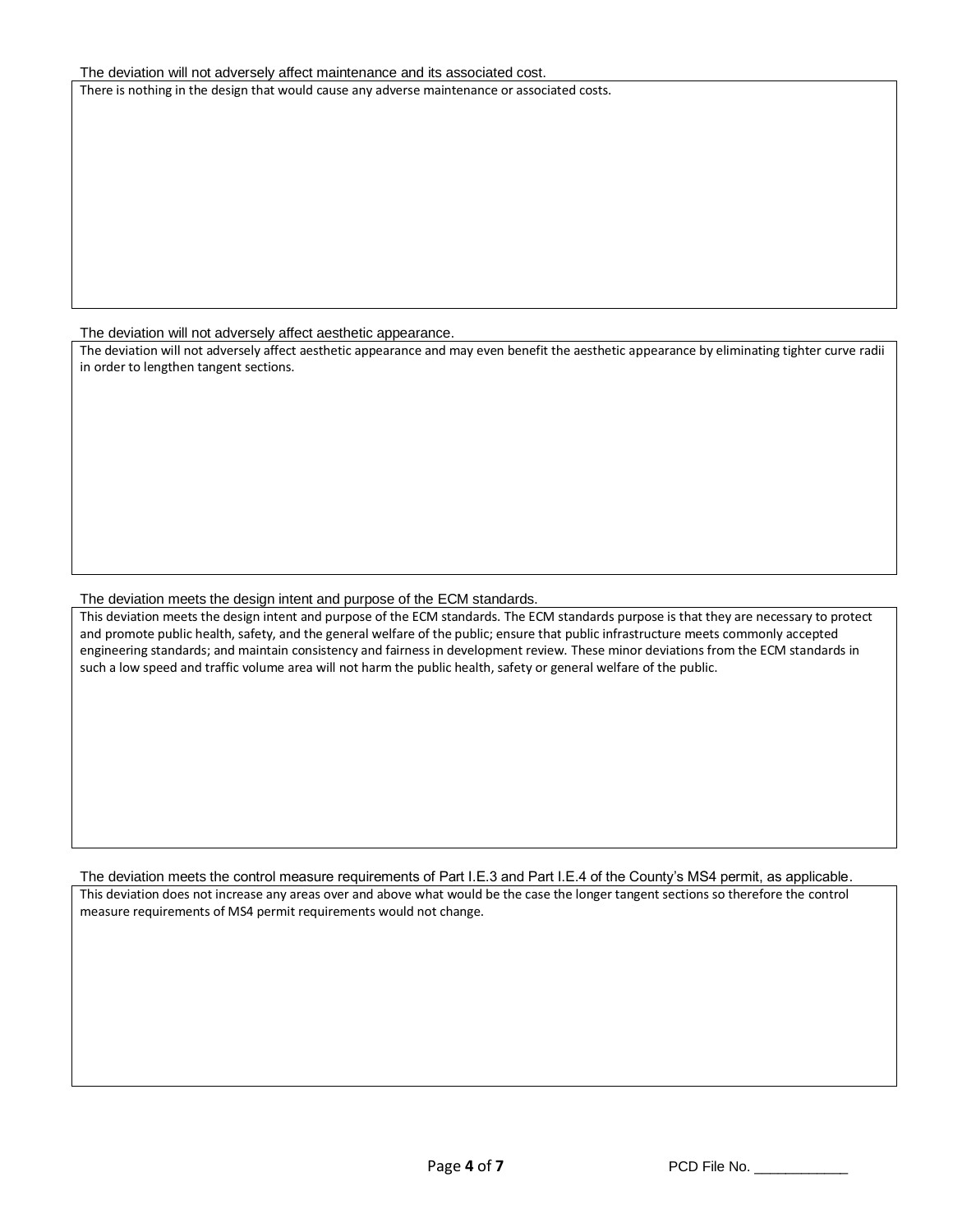## **REVIEW AND RECOMMENDATION:**

# **Approved by the ECM Administrator**

| hereby granted based on the justification provided. | This request has been determined to have met the criteria for approval. A deviation from Section _________    | of the ECM is |
|-----------------------------------------------------|---------------------------------------------------------------------------------------------------------------|---------------|
|                                                     |                                                                                                               |               |
|                                                     |                                                                                                               |               |
|                                                     |                                                                                                               |               |
| Denied by the ECM Administrator<br>hereby denied.   | This request has been determined not to have met criteria for approval. A deviation from Section ____________ | of the ECM is |
|                                                     |                                                                                                               |               |
| Г                                                   |                                                                                                               |               |
|                                                     |                                                                                                               |               |

# **ECM ADMINISTRATOR COMMENTS/CONDITIONS**: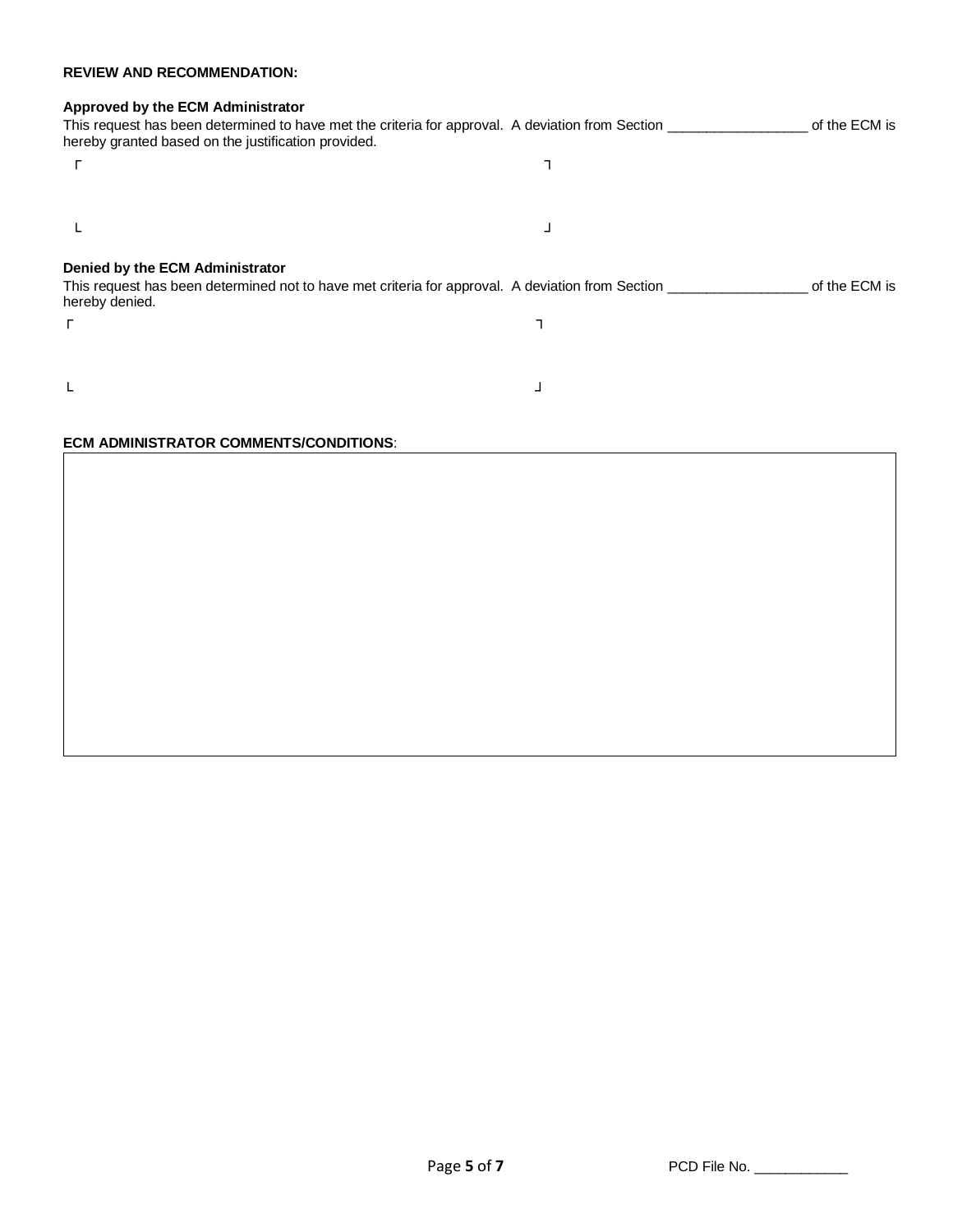# **1.1. PURPOSE**

The purpose of this resource is to provide a form for documenting the findings and decision by the ECM Administrator concerning a deviation request. The form is used to document the review and decision concerning a requested deviation. The request and decision concerning each deviation from a specific section of the ECM shall be recorded on a separate form.

## **1.2. BACKGROUND**

A deviation is a critical aspect of the review process and needs to be documented to ensure that the deviations granted are applied to a specific development application in conformance with the criteria for approval and that the action is documented as such requests can point to potential needed revisions to the ECM.

# **1.3. APPLICABLE STATUTES AND REGULATIONS**

Section 5.8 of the ECM establishes a mechanism whereby an engineering design standard can be modified when if strictly adhered to, would cause unnecessary hardship or unsafe design because of topographical or other conditions particular to the site, and that a departure may be made without destroying the intent of such provision.

## **1.4. APPLICABILITY**

All provisions of the ECM are subject to deviation by the ECM Administrator provided that one of the following conditions is met:

- The ECM standard is inapplicable to a particular situation.
- Topography, right-of-way, or other geographical conditions or impediments impose an undue hardship on the applicant, and an equivalent alternative that can accomplish the same design objective is available and does not compromise public safety or accessibility.
- A change to a standard is required to address a specific design or construction problem, and if not modified, the standard will impose an undue hardship on the applicant with little or no material benefit to the public.

# **1.5. TECHNICAL GUIDANCE**

The review shall ensure all criteria for approval are adequately considered and that justification for the deviation is properly documented.

## **1.6. LIMITS OF APPROVAL**

Whether a request for deviation is approved as proposed or with conditions, the approval is for project-specific use and shall not constitute a precedent or general deviation from these Standards.

## **1.7. REVIEW FEES**

A Deviation Review Fee shall be paid in full at the time of submission of a request for deviation. The fee for Deviation Review shall be as determined by resolution of the BoCC.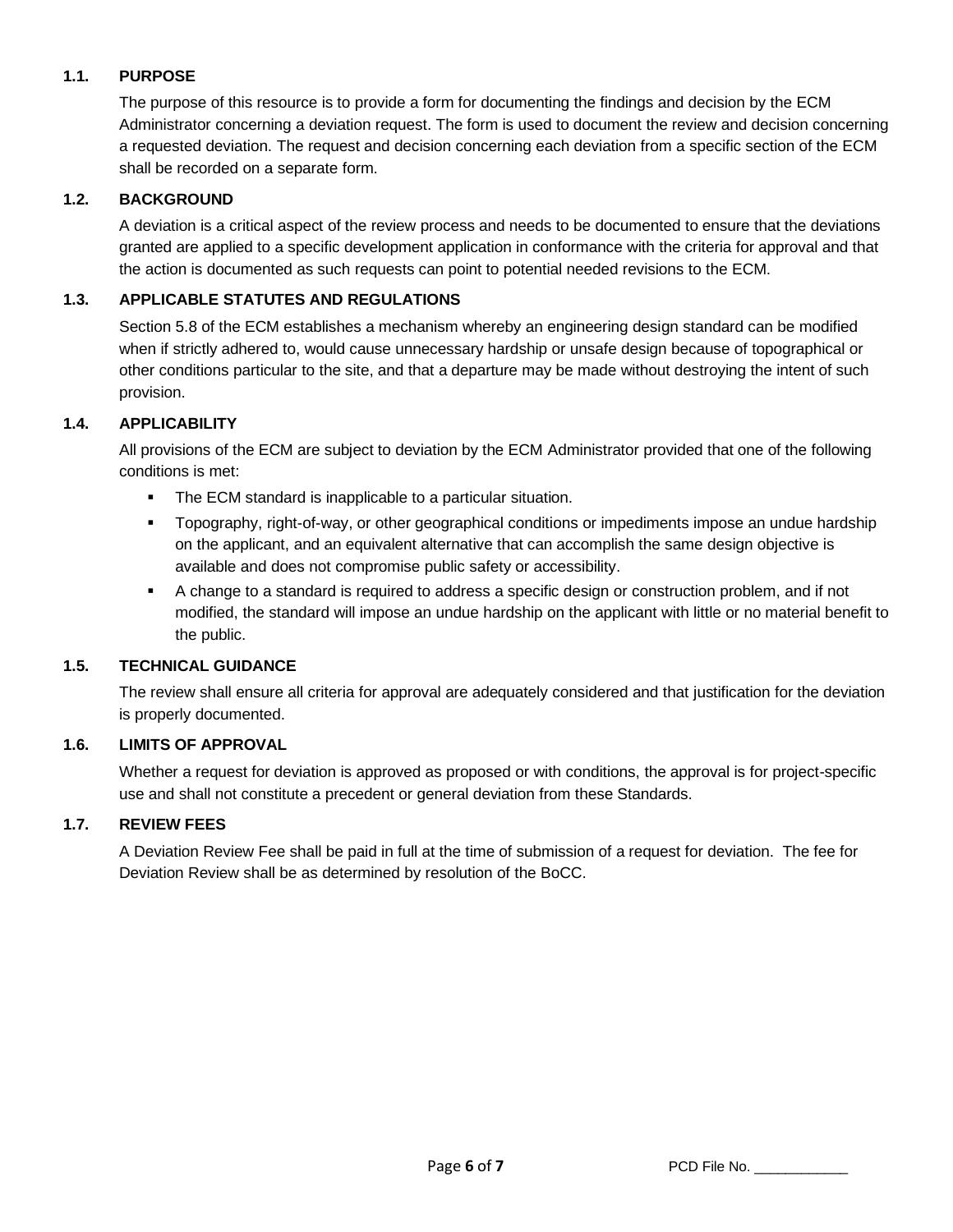## LAND DESCRIPTION, THE GLEN AT WIDEFIELD SUBDIVISION FILING NO. 11:

A tract of land located in a Portion of the South One-half (S1/2) of Section 22, Township 15 South (T15S), Range 65 West (R65W) of the 6th P.M., County of El Paso, State of Colorado, being more particularly described as follows:

Beginning at the Northeast corner of Lot 89, Glen at Widefield Subdivision Filing No. 8 as recorded under Reception No. 218714205 in the records of the Clerk and Recorder's Office, County of El Paso, State of Colorado; Thence N00°04'54"E, a distance of 405.64 feet; Thence N68°48'00"E, a distance of 146.71 feet; Thence N67°16'30"E, a distance of 133.27 feet; Thence N24°56'29"E, a distance of 48.70 feet; Thence N18°59'59"E, a distance of 87.12 feet; Thence N41°26'03"E, a distance of 38.75 feet; Thence N81°14'24"E, a distance of 43.05 feet; Thence N00°18'38"W, a distance of 170.00 feet; Thence N89°41'22"E, a distance of 28.36 feet; Thence N01°18'38"W, a distance of 483.09 feet to a point on the North line of the South One-half (S1/2) of said Section 22; Thence N89°51'21"E along the North line of the South One-half (S1/2) of said Section 22, a distance of 944.14 feet to a point on the Westerly Right-of-Way line of Marksheffel Road; Thence S15°11'44"W along the Westerly Right-of-Way line of Marksheffel Road, a distance of 2686.82 feet to a point on the Northerly Right-of-Way line of Peaceful Valley Road as described in said Glen at Widefield Subdivision Filing No. 8; Thence N74°27'43"W along said Northerly Right-of-Way line, a distance of 161.72 feet; Thence continuing along said Northerly Right-of-Way line on the arc of a curve to the right, having a central angle of 44°41'37", a radius of 175.00 feet, an arc length of 136.51 feet; Thence along the arc of a non-tangential curve to the left having a central angle of 106°52'38", a radius of 20.00 feet, an arc length of 37.31 feet, whose chord bears S83°12'25"E; Thence N43°21'16"E, a distance of 34.29 feet to a point on the Westerly line of a 110.00 foot Gas Line Easement as described under Reception No. 202092771 in the records of the Clerk and Recorder's Office of said County; Thence along the Westerly line of said 110.00 foot Gas Line Easement, the following five (5) courses:

1.) N06°05'38"W, a distance of 115.36 feet;

2.) Thence N24°24'25"W, a distance of 220.92 feet;

3.) Thence N32°55'46"W, a distance of 190.67 feet;

4.) Thence N27°15'04"W, a distance of 389.87 feet;

5.) Thence N09°45'52"W, a distance of 300.61 feet to the Point of Beginning.

Said Parcel contains 44.996 acres (1,960,019 S.F.) more or less.